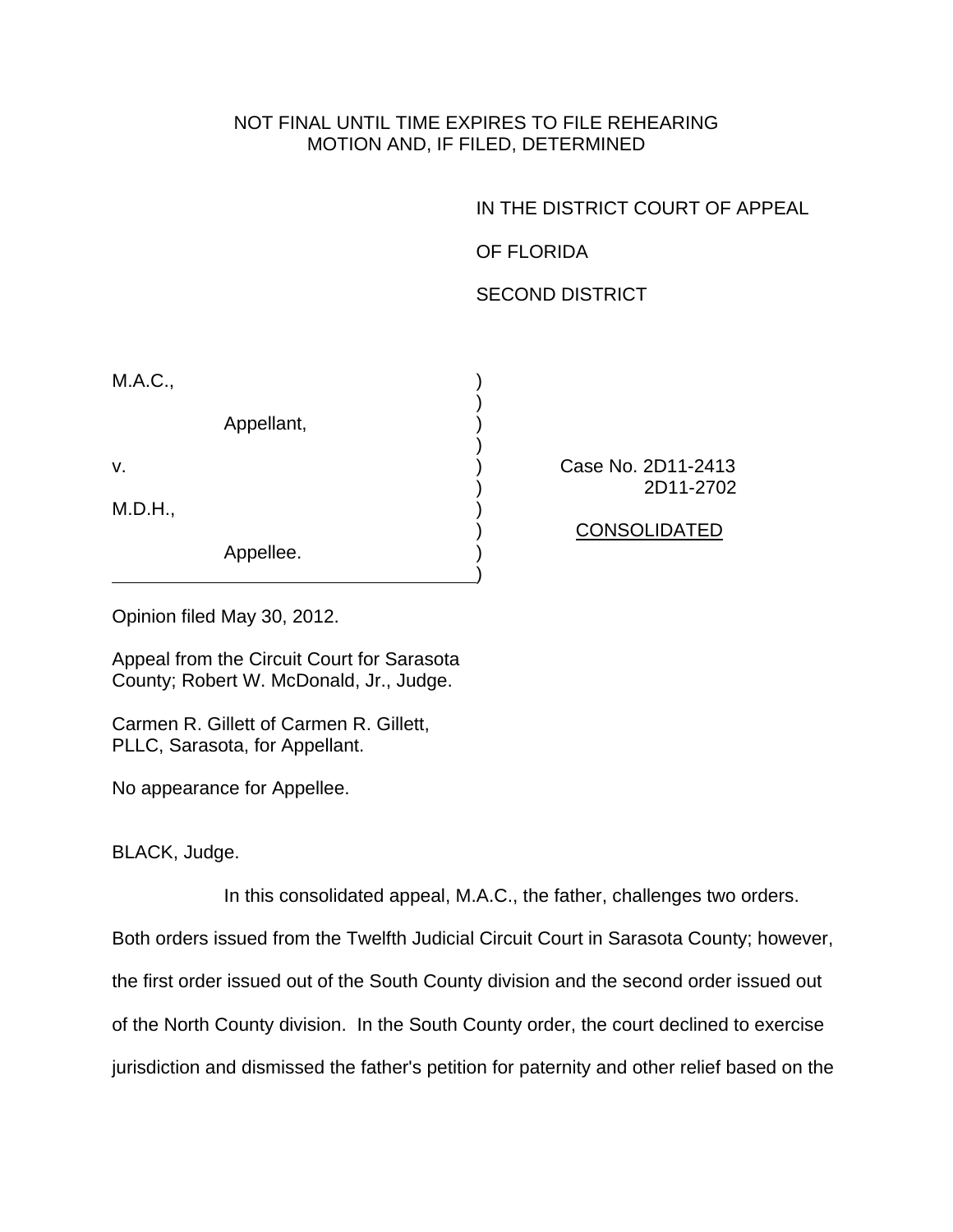conclusion that Florida is not the home state of J.D.C., the child. In the North County order, the court transferred the father's emergency motion for return of the child and for contempt to the South County division and dismissed the father's North County division case with prejudice. Because the South County court erred in concluding that Florida was not the home state of the child, we reverse and remand the South County order. However, we affirm without comment the North County order.

## **I. BACKGROUND FACTS**

On December 9, 2010, the father, pro se, filed numerous family law forms in South County, Sarasota. Included within his forms was a "Petition to Determine Paternity and For Related Relief." Under the petitioner's request, the father checked the box for the court to enter an order that adopts or establishes a parenting plan containing provisions for time-sharing. Under the same section, he also handwrote: "Looking for hiring for visitations because the other part[y's] address is unknown. She keeps moving from one place to the other." Along with the petition, the father also filed a notice of related cases, which referenced an administrative case opened by the Department of Revenue (DOR). The DOR started a proceeding against the father to establish child support after M.D.C., the mother, received public assistance for J.D.C. As a part of the administrative case, DOR entered a final order of paternity, establishing that M.A.C. was the father of J.D.C.

 After the father filed his form petition with the court, he served a summons on the mother. The mother responded to the summons by filing an unsworn letter. In the letter, she objected to the Florida court having jurisdiction, and she requested that the court deny the father's request. She indicated that she had been the sole caretaker

- 2 -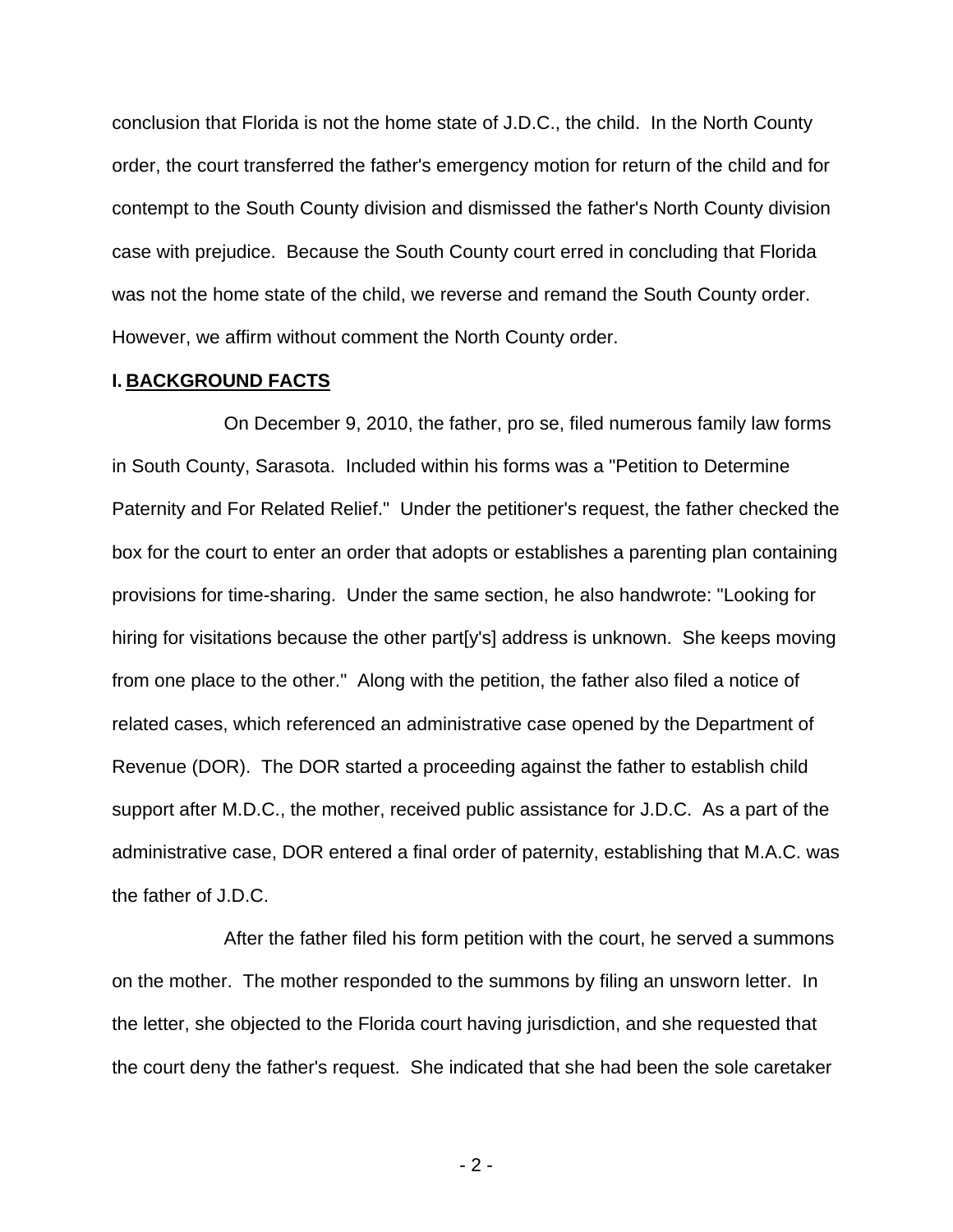for J.D.C. since his birth and that the father had only seen J.D.C. a total of ten times, the last time being in March 2010. She stated that J.D.C. was born on November 3, 2009, and that she moved to Florida a couple of months later. Finding no support from the father and having no place to live, she claimed that she moved to North Carolina on September 7, 2010. She noted that the father made no attempt to contact her until she received the summons. She stated that she had housing, a job, medical care, and daycare for J.D.C. in North Carolina, and she requested that the father bring any custody case in North Carolina because she did not have money to travel to Florida or to hire an attorney.

 After the mother filed her letter, the court entered its "Order Regarding Jurisdiction/Forum Non Conveniens." The order stated that the administrative proceeding established that M.A.C. was the father; thus, the only issues pertaining to the child in the father's "paternity-type action" involved time-sharing and parental responsibility. The order noted that the mother's letter was unsworn but that it indicated that she had resided in North Carolina since September 7, 2010. It then went on to state that Florida would have jurisdiction only if it was the home state of the child. However, based on the record at that point in time, the court concluded: "There is no reason known . . . that would establish that North Carolina would not have jurisdiction as to this child." The order also indicated that the mother raised an inconvenient forum issue. Because the court could not determine whether it had jurisdiction, it ordered the father to file a Uniform Child Custody Jurisdiction Enforcement Act (UCCJEA) affidavit; it ordered the mother to file a sworn affidavit, under oath before a notary, attesting to the allegations in her letter; and it ordered both parties to file affidavits addressing the

- 3 -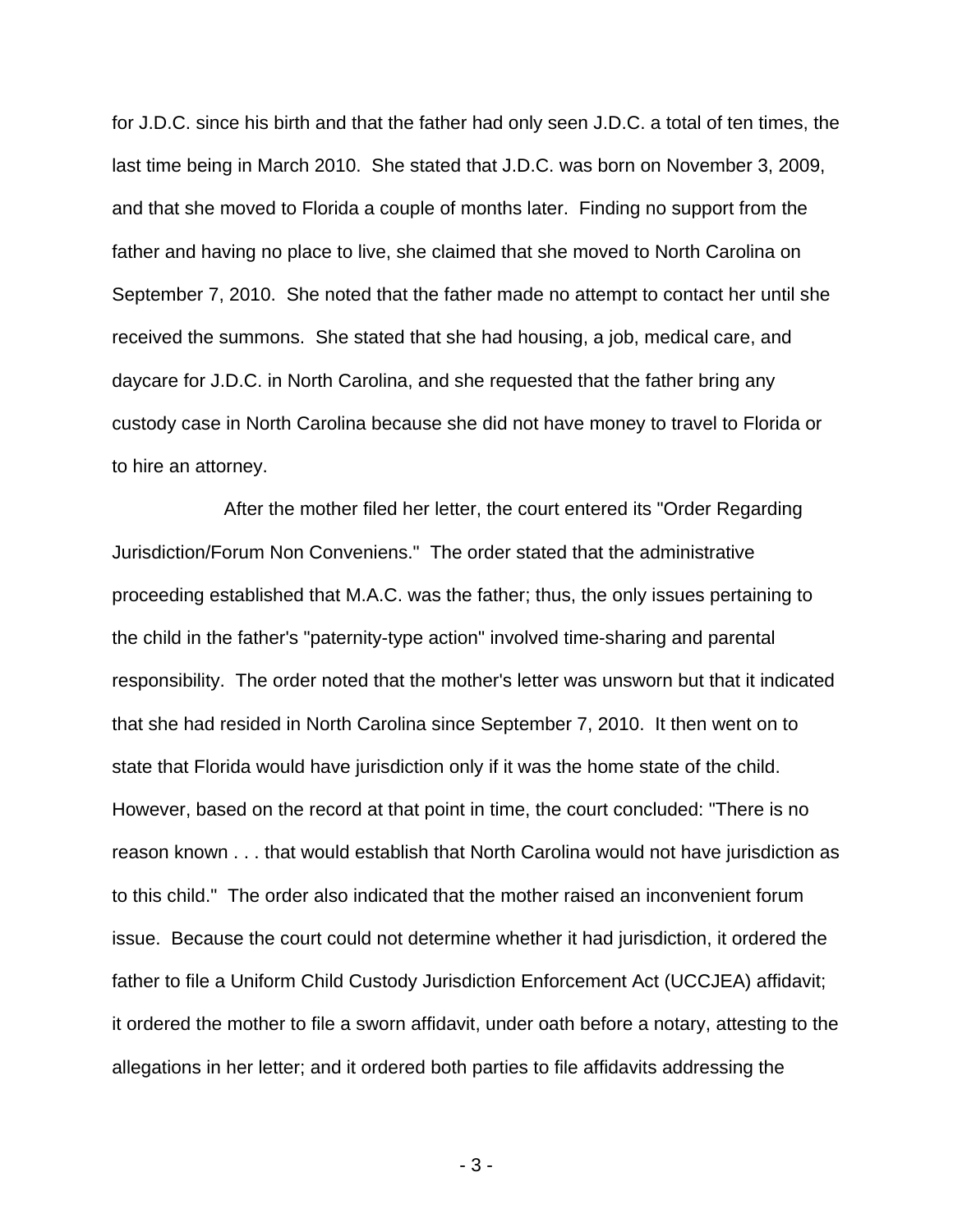statutory factors listed under section 61.520(2)(a)-(h), Florida Statutes (2010), the inconvenient forum section of the UCCJEA.

Although the court did not rule on any issues in its "Order Regarding Jurisdiction/Forum Non Conveniens," the father filed a motion for rehearing. In his motion, he requested that the court enter an order declaring Florida to be the home state of J.D.C. for purposes of establishing child support and time-sharing. The court did not address this motion because it was premature.

The father then filed his UCCJEA affidavit. In the affidavit, he listed the mother's addresses from January 2010 until September 2010 as Florida addresses and he listed her address from October 28, 2010, to the time of filing the affidavit as a North Carolina address. The mother filed a notarized, handwritten letter, indicating that all of the statements in her previous letter were true. She also stated that she had been out of work and that J.D.C. had been out of school since March 2011. She stated that they were going to get back to work and school once social services received her paperwork. The notary stamp did not state whether the letter was sworn under oath or whether the mother presented identification or was personally known by the notary. The stamp also did not contain an expiration date; instead, the notary signed her name next to the stamp and handwrote the expiration date for her commission.

Without conducting a hearing on the matter, the South County court entered an order dismissing the father's petition. The court stated:

> 1. Per the UCCJEA Affidavit, filed by the Petitioner, indicating that the Respondent and child resided in Venice, Florida, until September 2010, and the Respondent's attestation that she and the child began residing in North Carolina on September 7, 2010, the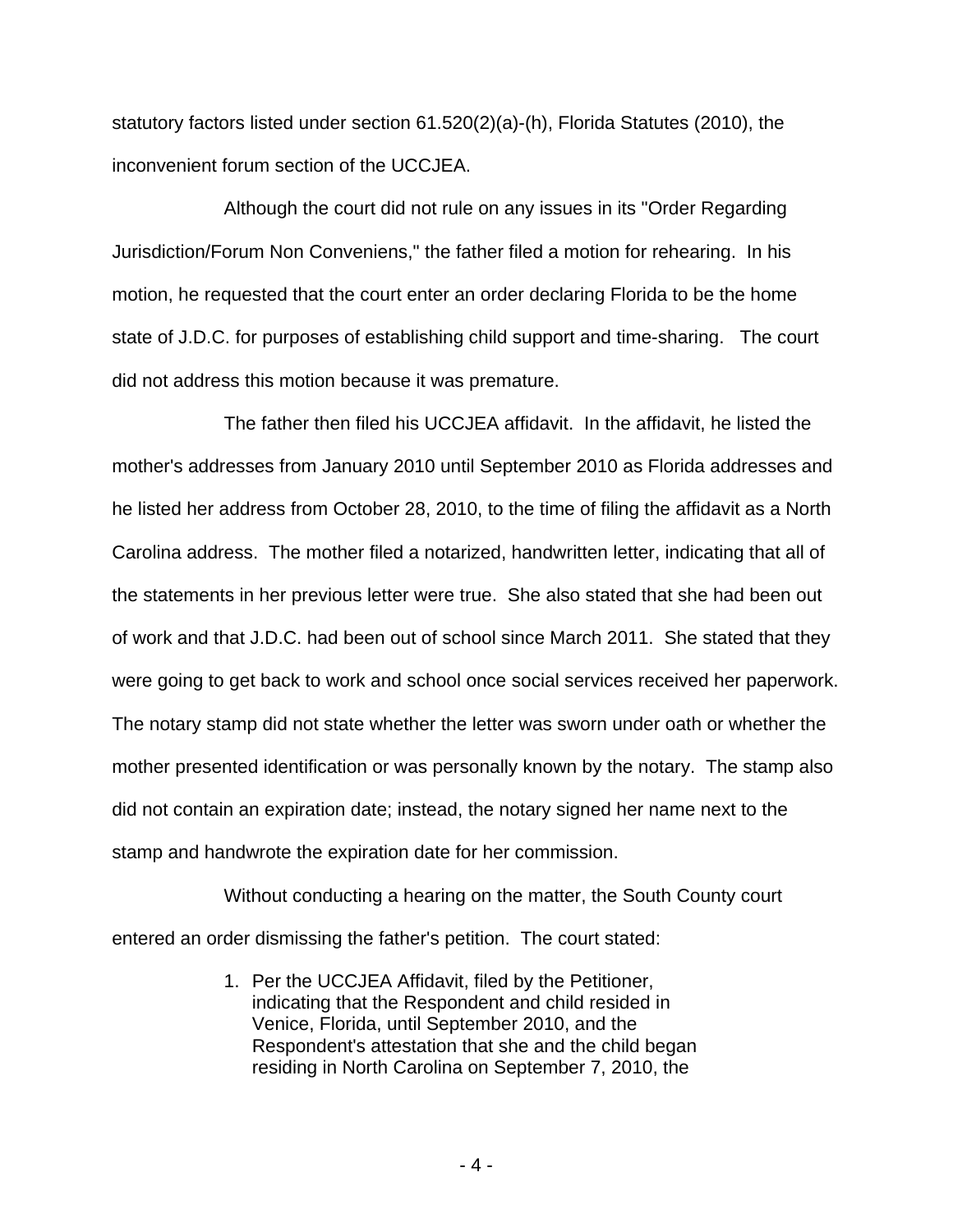Court finds that North Carolina is the appropriate jurisdiction to consider a paternity action.

- 2. The Petitioner did not file his action in Sarasota County, Florida, until December 10, 2010. Florida was not the "home state" of the child " . . . for at least six (6) consecutive months immediately before the commencement of a child custody proceeding," as required by F.S. 61.503(7).
- 3. F.S. 61.514(1)(a) is also applicable. A reasonable interpretation under these facts is that Florida should not make the "initial child custody determination," as North Carolina is the appropriate jurisdiction, and present information concerning the child is readily available in that state. Hindle v. Fuith, 33 So. 3d 782 (Fla. 5th DCA 2010); Holub v. Holub, [54 So. 3d 585 (Fla. 1st DCA 2011).]

After the court entered the final order, an attorney with Legal Aid of

Manasota filed a limited notice of appearance on behalf of the father. The father, represented by counsel, then simply amended his previous motion for rehearing and filed it. The court denied the motion, and the father filed his notice of appeal in that case on May 12, 2011.

## **II. ANALYSIS**

 The standard of review for the South County order is de novo because the trial court ruled that Florida does not have jurisdiction under the UCCJEA as a matter of law. See N.W.T. v. L.H.D., 955 So. 2d 1236, 1238 (Fla. 2d DCA 2007). The UCCJEA is a jurisdictional act that governs subject matter jurisdiction over child custody matters. Id.; see also § 61.502 (stating the general purposes of the UCCJEA). Section 61.503(4) defines a "child custody proceeding" as "a proceeding in which . . . visitation with respect to a child is an issue." Section 61.514 "unequivocally limits jurisdiction to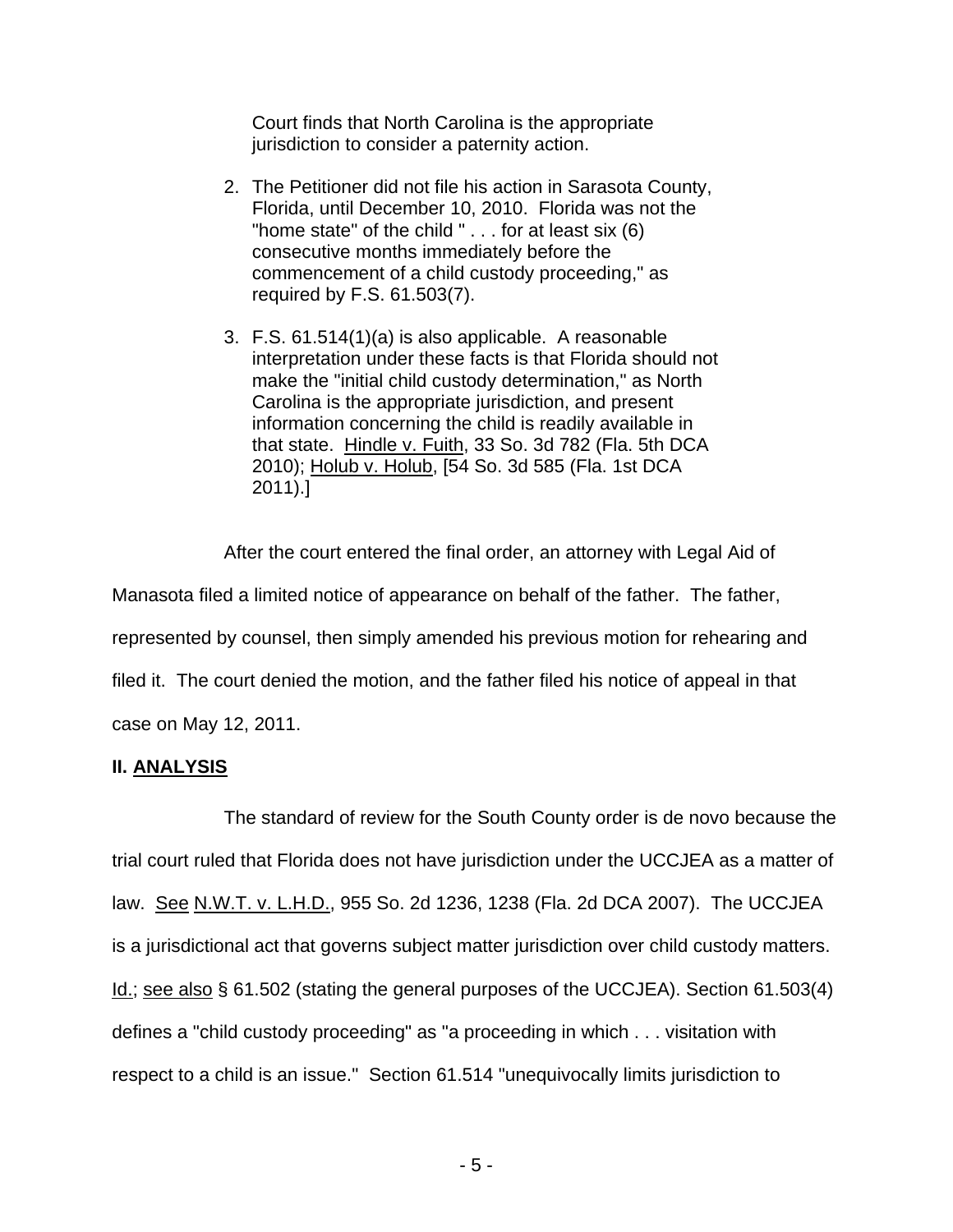determine initial custody matters (except for temporary emergency matters) to the 'home state' of the child." Arjona v. Torres, 941 So. 2d 451, 454 (Fla. 3d DCA 2006). "Home state" is defined in section 61.503(7) as "the state in which a child lived with a parent or a person acting as a parent for at least [six] consecutive months immediately before the commencement of a child custody proceeding." Section 61.514(1) states as follows:

> (1) Except as otherwise provided in s. 61.517 [the section dealing with "temporary emergency jurisdiction"], a court of this state has jurisdiction to make an initial child custody determination only if:

(a) This state is the home state of the child on the date of the commencement of the proceeding, or was the home state of the child within 6 months before the commencement of the proceeding and the child is absent from this state but a parent or person acting as a parent continues to live in this state;

(b) A court of another state does not have jurisdiction under paragraph (a), or a court of the home state of the child has declined to exercise jurisdiction on the grounds that this state is the more appropriate forum under s. 61.520 [the "inconvenient forum" section of the UCCJEA] or s. 61.521 [the section dealing with declination of jurisdiction by reason of conduct], and:

1. The child and the child's parents, or the child and at least one parent or a person acting as a parent, have a significant connection with this state other than mere physical presence; and

2. Substantial evidence is available in this state concerning the child's care, protection, training, and personal relationships;

(c) All courts having jurisdiction under paragraph (a) or paragraph (b) have declined to exercise jurisdiction on the grounds that a court of this state is the more appropriate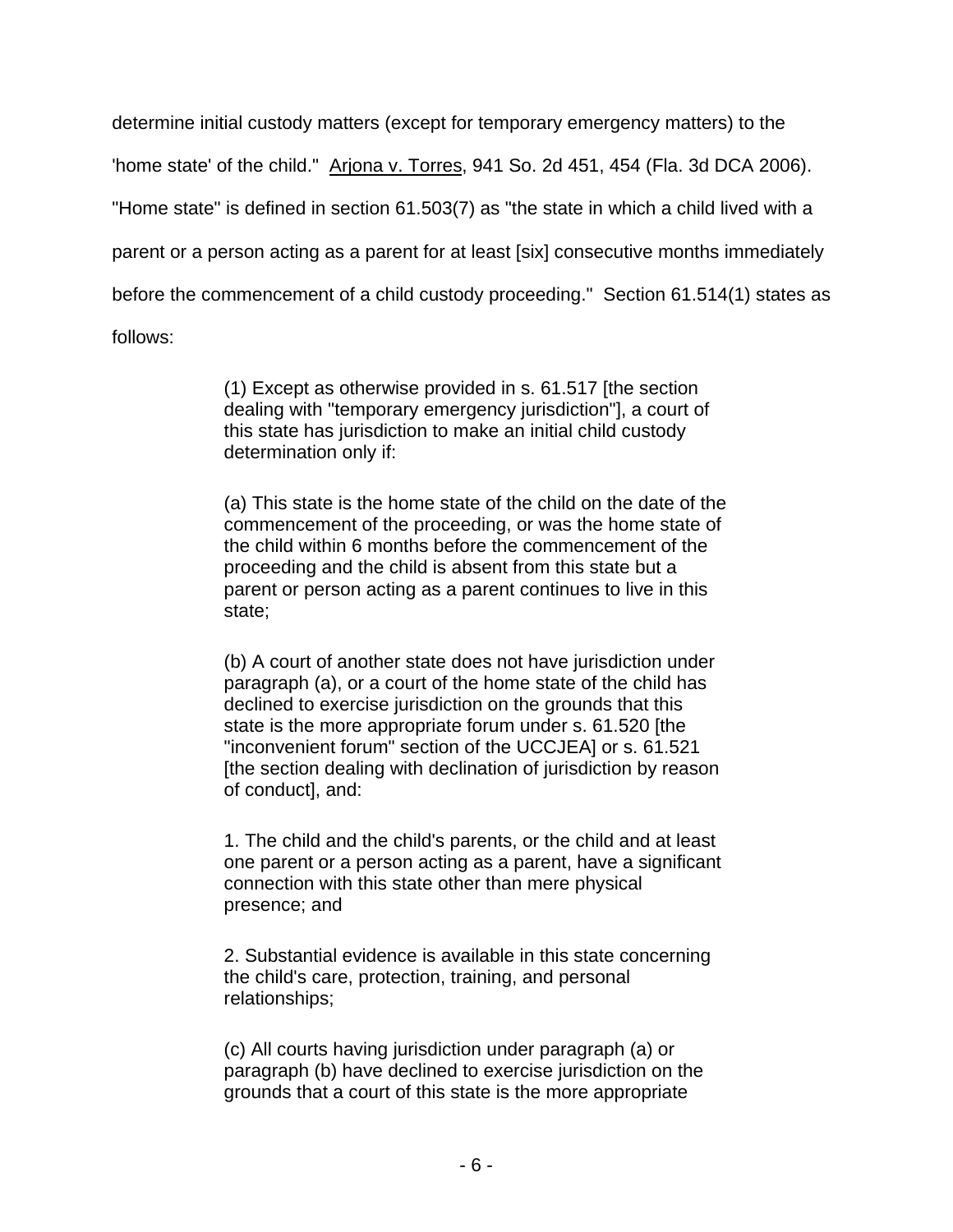forum to determine the custody of the child under s. 61.520 or s. 61.521; or

(d) No court of any other state would have jurisdiction under the criteria specified in paragraph (a), paragraph (b), or paragraph (c).

 The father argues that the court erred when it determined that Florida was not the home state of J.D.C. He contends that the court should have looked back from December 9, 2010,<sup>1</sup> which was the date he filed the petition, to determine if at any time in the six months prior to that date Florida was J.D.C.'s home state. He asserts that the mother's letter shows she had lived continuously in Florida for six months—from sometime in early 2010 until September 2010—prior to the father's filing of the petition and because the mother had only lived in North Carolina for a period of three months prior to the filing of the petition, North Carolina could not qualify as the home state. We agree.

The language in the jurisdiction provision of section 61.514(1)(a), which

provides for jurisdiction at any time during the six months that precede the filing of the petition, and the definition of home state, which requires the six consecutive months to immediately precede the filing, seem to conflict. Sarpel v. Eflanli, 65 So. 3d 1080, 1084 (Fla. 4th DCA 2011) (and cases cited therein).

> [However,] the inclusion of the words "immediately before the commencement of a child custody proceeding" in the definition of "home state" should not be read so as to essentially eliminate and render meaningless the provision allowing for the assertion of jurisdiction if the state qualified

 $\begin{array}{c|c}\n\hline\n\text{1}\n\end{array}$ <sup>1</sup>The trial court's order states that the father filed his petition on December 10, 2010; however, the clerk's stamp clearly shows that the father filed the petition on December 9, 2010.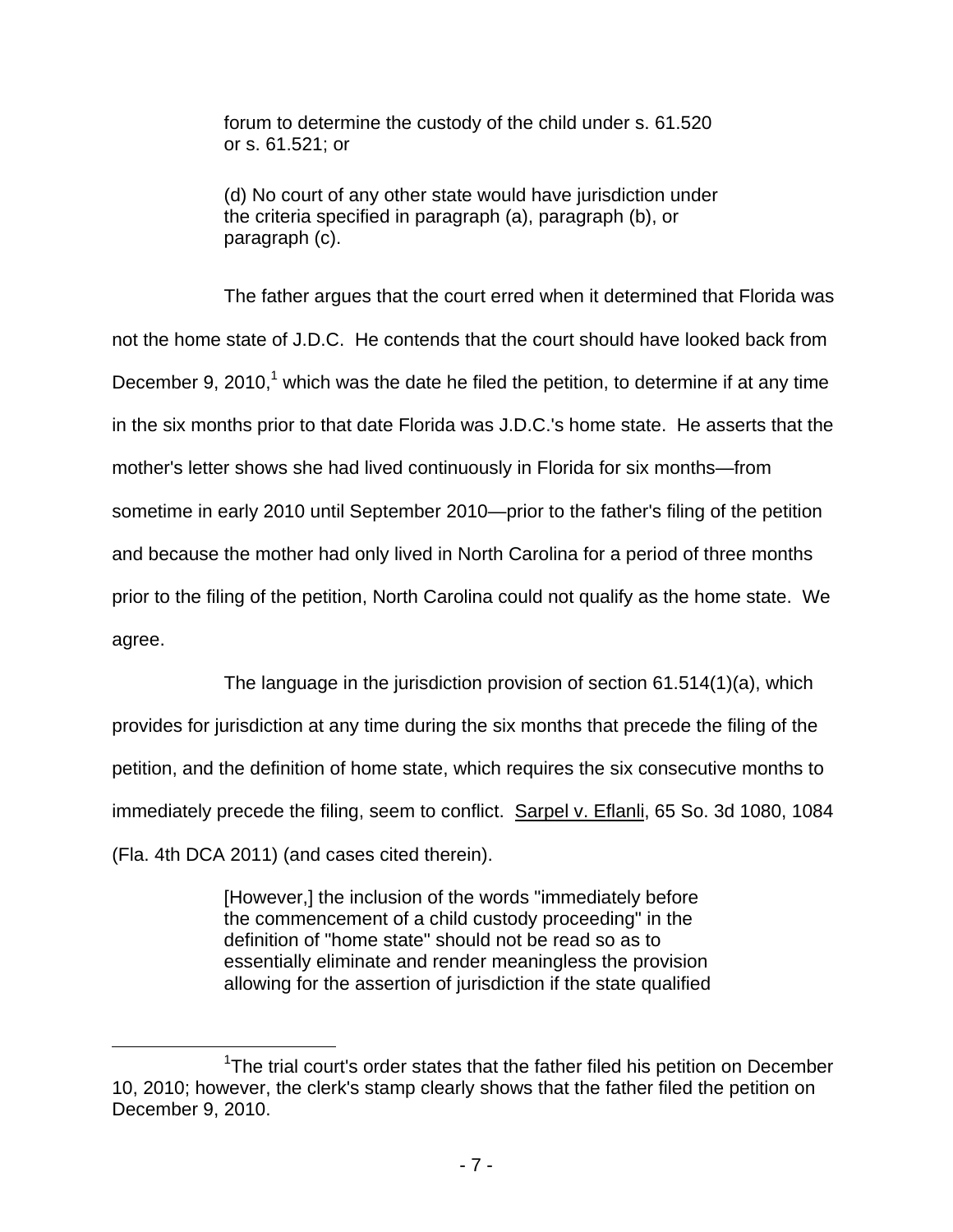as the child's home at any time within the six months preceding the filing of the custody proceeding.

Id. Therefore, the home state determination under section 61.514(1)(a) allows for Florida to exercise jurisdiction if, at any time within the six months preceding the filing of the petition, Florida qualified as the home state.  $Id.<sup>2</sup>$  We agree with the sound reasoning in Sarpel.

 Here, the trial court failed to look back to June 9, 2010, six months prior to the filing of the father's petition, to determine if Florida qualified as the home state at any time between June 9, 2010, and December 9, 2010, the date he filed his petition. While the notary stamp on the mother's letter fails to indicate whether the mother swore to the letter under oath and while the lack of a commission date on the stamp concerns us, the mother's letter and the father's UCCJEA affidavit both indicate that the mother moved to North Carolina in September 2010. Thus, the parties do not dispute this fact and the technical deficiencies regarding the notary stamp are not dispositive of the outcome in this case. Furthermore, the mother's letter indicated that J.D.C. was born on November 3, 2009, and that she moved to Florida a couple of months later, which would be approximately January 3, 2010. The father's UCCJEA affidavit also confirms this; thus, it appears there is no dispute regarding this date either. Based on the parties' agreement on these dates, the mother lived in Florida with J.D.C. from January 3, 2010, until September 7, 2010, a total of eight consecutive months. September 7, 2010, is within the six-month period prior to the father's filing of his petition. Thus, Florida qualifies as the home state under the UCCJEA and the South County court had

 <sup>2</sup>  $2$  We note that Sarpel did not issue until after the trial court rendered its order; thus, the trial court did not have the benefit of that opinion.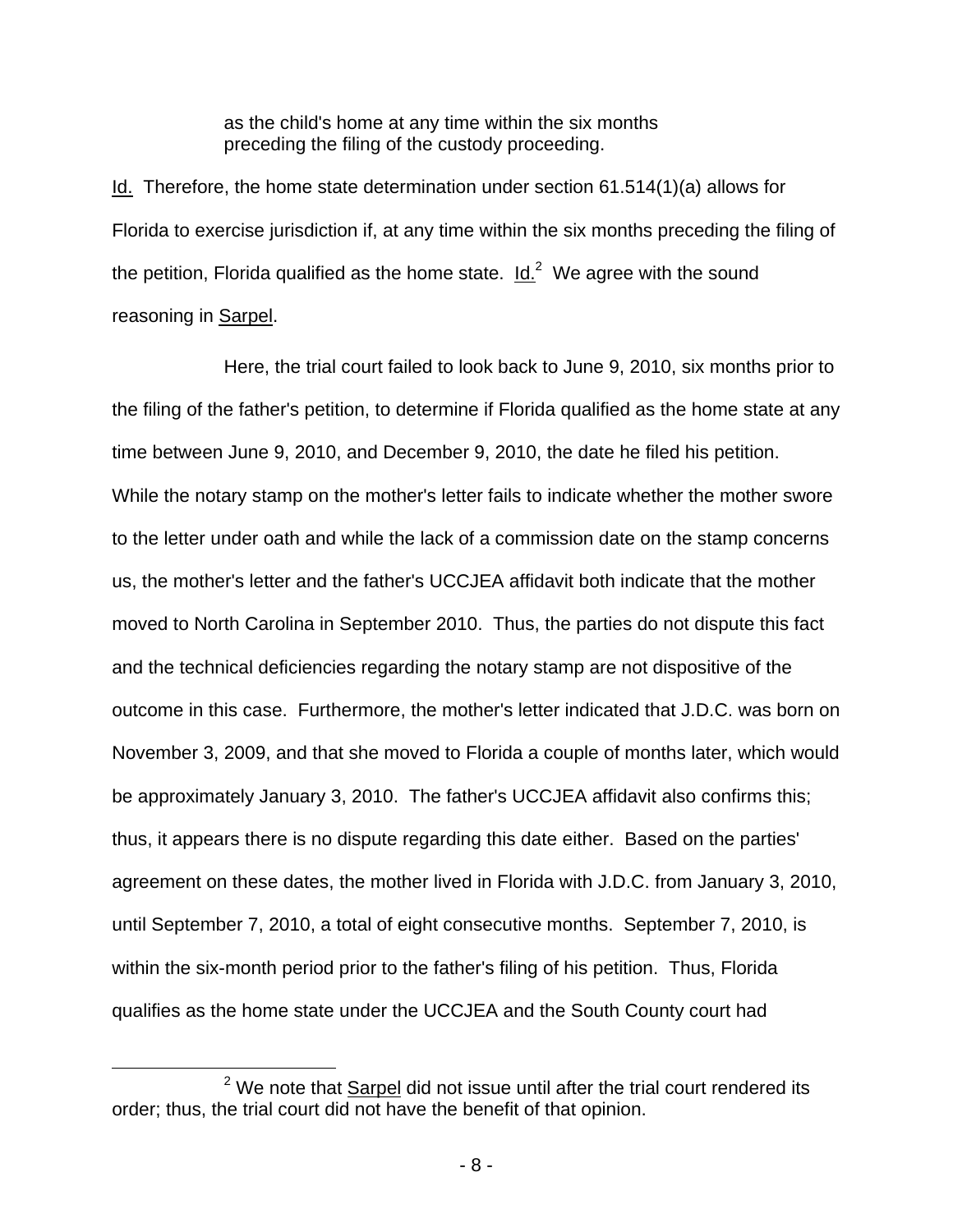jurisdiction to make the initial time-sharing determination.<sup>3</sup> Accordingly, we reverse the trial court's ruling on this issue.

However, it appears that the mother raised an issue regarding inconvenient forum and that the trial court has not definitively ruled on this issue. In the mother's letter, she stated that she does not have the money to travel to Florida or to hire an attorney to represent her in Florida. And although the trial court appears to touch upon this issue in the third paragraph of its order, the court references section 61.514(1)(a) in this paragraph and not section 61.520, the inconvenient forum section. The court also cites to cases regarding home state determinations in this paragraph and not cases pertaining to inconvenient forum issues. See Hindle v. Fuith, 33 So. 3d 782 (Fla. 5th DCA 2010); Holub v. Holub, 54 So. 3d 585 (Fla. 1st DCA 2011). The trial court clearly recognized the inconvenient forum issue in its "Order Regarding Jurisdiction/Forum Non Conveniens," and it clearly directed both parties to address the relevant inconvenient forum factors listed in section 61.520(2)(a)-(h). However, there is nothing in the record showing that the parties ever did so or that the trial court ever considered those factors or ruled upon the issue. Thus, based on our review of the record, the trial court has not ruled on this issue, and we must remand this issue to the trial court. Upon remand, the trial court may still decline to exercise jurisdiction after considering the statutory factors listed in section 61.520(2)(a)-(h).<sup>4</sup>

 $\overline{\phantom{a}}$  3  $3$ Because the parties agree regarding the dates that the mother lived in Florida and because those dates are the basis for our reversal on the home state jurisdiction issue, the father's argument that the trial court erred by failing to hold an evidentiary hearing before making the home state determination is moot.

<sup>&</sup>lt;sup>4</sup>The father also argues that trial court erred in failing to hold an